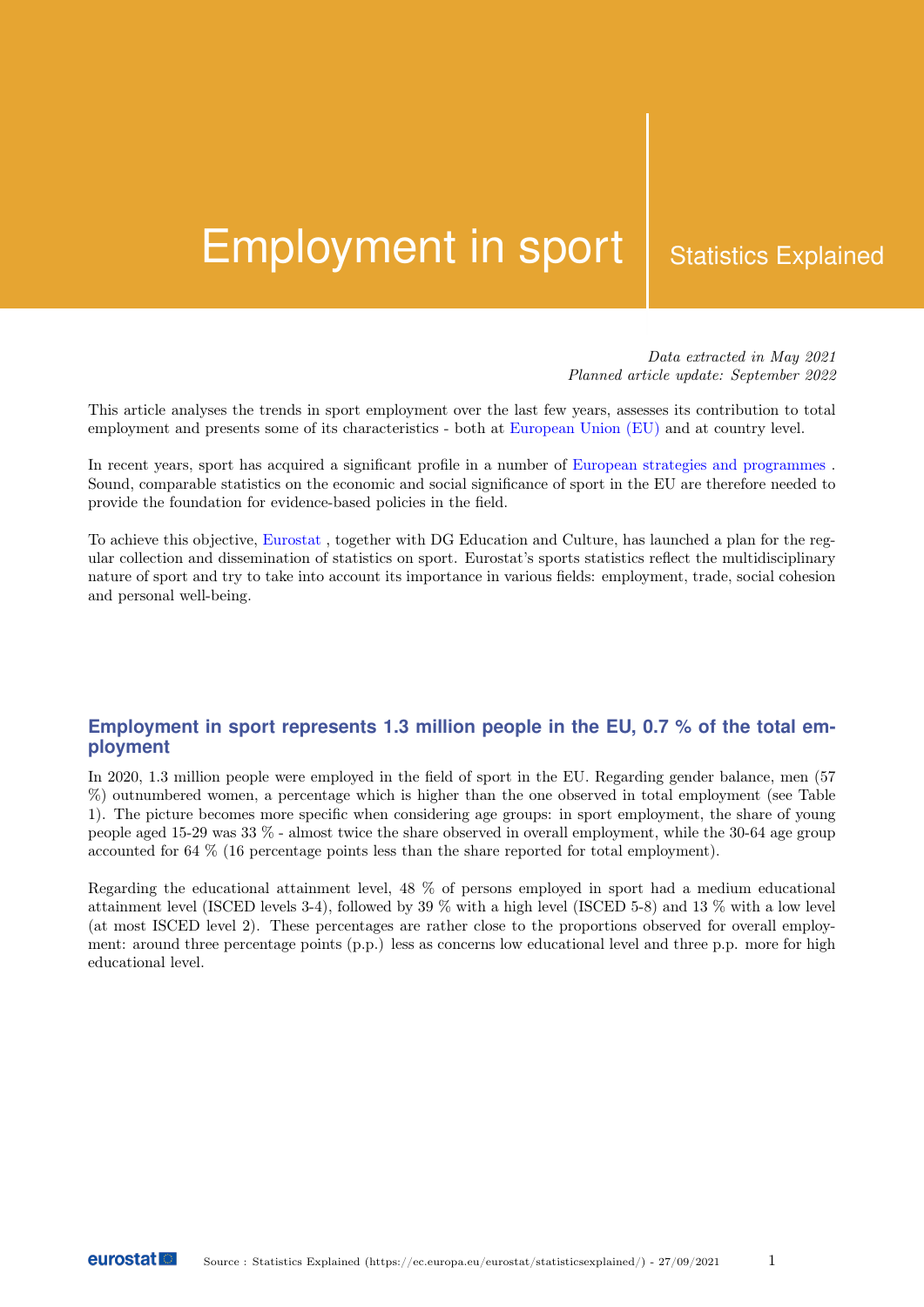#### Employment in sport, EU, 2020

|                                     |                    | <b>Number of persons</b> | <b>Distribution of persons</b><br>employed |                          |
|-------------------------------------|--------------------|--------------------------|--------------------------------------------|--------------------------|
| Socio-demographic characteristics   |                    | employed in sport        | in sport                                   | in overall<br>employment |
|                                     |                    | (thousand)               | (96)                                       |                          |
| <b>Total</b>                        |                    | 1,312.5                  |                                            |                          |
| Sex                                 | Women              | 570.2                    | 43.4                                       | 46.0                     |
|                                     | Men                | 742.3                    | 56.6                                       | 54.0                     |
| Age group                           | <b>Aged 15-29</b>  | 433.3                    | 33.0                                       | 16.8                     |
|                                     | <b>Aged 30-64</b>  | 844.0                    | 64.3                                       | 80.6                     |
|                                     | Aged 65+           | 35.2                     | 2.7                                        | 2.6                      |
| <b>Educational attainment level</b> | Low (ISCED 0-2)    | 176.3                    | 13.4                                       | 16.6                     |
|                                     | Medium (ISCED 3-4) | 626.0                    | 47.7                                       | 47.5                     |
|                                     | High (ISCED 5-8)   | 507.4                    | 38.7                                       | 35.7                     |

Eurostat (online data codes: sprt\_emp\_sex, sprt\_emp\_age, sprt\_emp\_edu, lfsa\_egan and lfsa\_egised) eurostat<sup>o</sup>

#### Table 1: Employment in sport, EU, 2020 Source: Eurostat (sprt\_emp\_sex), (sprt\_emp\_age), (sprt\_emp\_edu), (lfsa\_egan) and (lfsa\_egised)

In 2020, in the EU, the number of people in sport employment grew by around 100 000 more in comparison with 2015, equivalent to an overall increase of 8.4 %. This rise was also observed in relative terms, with sport employment representing 0.68 % of total employment in 2020, up from the 0.64 % in 2015 (see table 2). The number of people employed in sport increased in 21 out of 27 EU Member States between 2015 to 2020. Four Member States accounted for more than half of the total increase in EU sport employment during the five-year period under consideration: Italy, Spain, Greece and Germany.

|                     | Number<br>$(1000$ persons) |         |      | Share of total employment |                         | AAGR 2015-20            |  |
|---------------------|----------------------------|---------|------|---------------------------|-------------------------|-------------------------|--|
|                     |                            |         | (54) |                           | (54)                    |                         |  |
|                     | 2015                       | 2020    | 2015 | 2020                      | <b>Sport employment</b> | <b>Total employment</b> |  |
| <b>EU</b>           | 1,210                      | 1,312.5 | 0.6  | 0.7                       | 1.6                     | 0.8                     |  |
| Belgium (1)         | 19.4                       | 27.7    | 0.4  | 0.6                       | 7.4                     | 1.1                     |  |
| <b>Bulgaria</b> (1) | 10.6                       | 13.3    | 0.4  | 0.4                       | 4.6                     | 0.6                     |  |
| Czechia             | 27.3                       | 29.3    | 0.5  | 0.6                       | 1.4                     | ů.8                     |  |
| Denmark (*)         | 28.6                       | 26.6    | 1.1  | 0.9                       | $-1.4$                  | 1.0                     |  |
| Germany (1)(1)      | 224.2                      | 233.8   | 0.6  | 0.6                       | 0.8                     | 0.8                     |  |
| Estonia             | 49                         | 4.5     | 0.8  | 0.7                       | $-1.7$                  | 0.5                     |  |
| <b>Ireland (1)</b>  | 18.5                       | 21.1    | 0.9  | 0.9                       | 27                      | 2.2                     |  |
| Greece              | 15.6                       | 26.6    | 0.4  | 0.7                       | 10.3                    | 1.4                     |  |
| Spain               | 186.6                      | 199.7   | 1.0  | 1.0                       | 1.4                     | 1.5                     |  |
| France              | 175.1                      | 183.7   | 0.7  | 0.7                       | 1.0                     | 0.4                     |  |
| Croatia (")(")      | 4.8                        | 6.0     | 0.3  | 0.4                       | 4.6                     | 0.9                     |  |
| <b>Italy (*)</b>    | 117.5                      | 137.6   | 0.5  | 0.6                       | 3.2                     | 0.4                     |  |
| Cyprus              | 1.9                        | 3.6     | 0.5  | 0.9                       | 13.6                    | 3.1                     |  |
| Latvia              | 5.4                        | 6.8     | 0.6  | 0.8                       | 4.7                     | $-0.1$                  |  |
| Lithuania           | 6.8                        | 5.5     | 0.5  | 0.4                       | $-42$                   | 0.3                     |  |
| Luxembourg          | 1.7                        | 20      | 0.B  | 0.8                       | 33                      | 28                      |  |
| Hungary             | 18.7                       | 26.0    | 0.4  | 0.6                       | 6.8                     | 1.2                     |  |
| Malta               | 1.1                        | 1.4     | 0.5  | 0.5                       | 4.9                     | 6.7                     |  |
| <b>Netherlands</b>  | 73.7                       | 77.9    | 1.0  | 1.0                       | 1.1                     | 1.5                     |  |
| Austria             | 35.9                       | 300     | 0.9  | 0.7                       | $-3.5$                  | 0.7                     |  |
| Poland              | 57.B                       | 64.7    | 0.4  | 0.4                       | 23                      | 0.4                     |  |
| Portugal            | 38.9                       | 38.1    | 0.9  | 0.8                       | $-0.4$                  | 1.1                     |  |
| Romania             | 12.3                       | 19.3    | 0.1  | 0.2                       | 9.4                     | 0.0                     |  |
| Slovenia            | 5.4                        | 4.7     | 0.6  | 0.5                       | $-2.7$                  | 1.3                     |  |
| Slovakia            | 11.2                       | 11.6    | 0.5  | 0.5                       | 0.7                     | 0.9                     |  |
| Finland             | 30.7                       | 34.1    | 1.3  | 1.4                       | 2.1                     | 0.7                     |  |
| Sweden (*)          | 759                        | 78.0    | 1.6  | 1.6                       | 0.5                     | 0.9                     |  |
| loeland (1)         | 3.6                        | 42      | 20   | 22                        | 3.1                     | 1.2                     |  |
| Norway              | 26.8                       | 33.1    | 1.0  | 1.2                       | 6.1                     | 0.5                     |  |
| Switzerland         | 48.6                       | 55.2    | 1.1  | 1.2                       | 26                      | 0.7                     |  |
| Montenegro ("X")    |                            | 1.6     |      | 0.7                       |                         | $-0.2$                  |  |
| North Macedonia     | 2.2                        | 2.1     | 0.3  | 0.3                       | $-0.9$                  | 2.4                     |  |
| Serbia              | 15.2                       | 12.2    | 0.6  | 0.4                       | $-4.3$                  | 2.4                     |  |
| Turkey              | 82.2                       | 66.0    | 0.3  | 0.3                       | $-4.3$                  | 0.1                     |  |
|                     |                            |         |      |                           |                         |                         |  |

Table 2: Sport employment, 2015 and 2020 Source: Eurostat (sprt\_emp\_sex) and (lfsa\_egan)

In the EU, between 2015 and 2020, employment in sport rose by 1.6 % in terms of annual average growth rate (AAGR) , in comparison with 0.8 % registered for total employment (see Table 2 and Figure 1). The largest increases in EU Member States were observed in Cyprus  $(AAGR +13.6\%)$ , Greece  $(+10.3\%)$ , Romania  $(+9.4\%)$ %) and Belgium (+7.4 %, note a break in series). On the other hand, six countries recorded a negative AAGR for sport employment despite a positive one for total employment; Lithuania (-4.2 % for sport employment and +0.3 % for total employment), Austria (-3.5 % and +0.7 % respectively) and Slovenia (-2.7 % and +1.3 %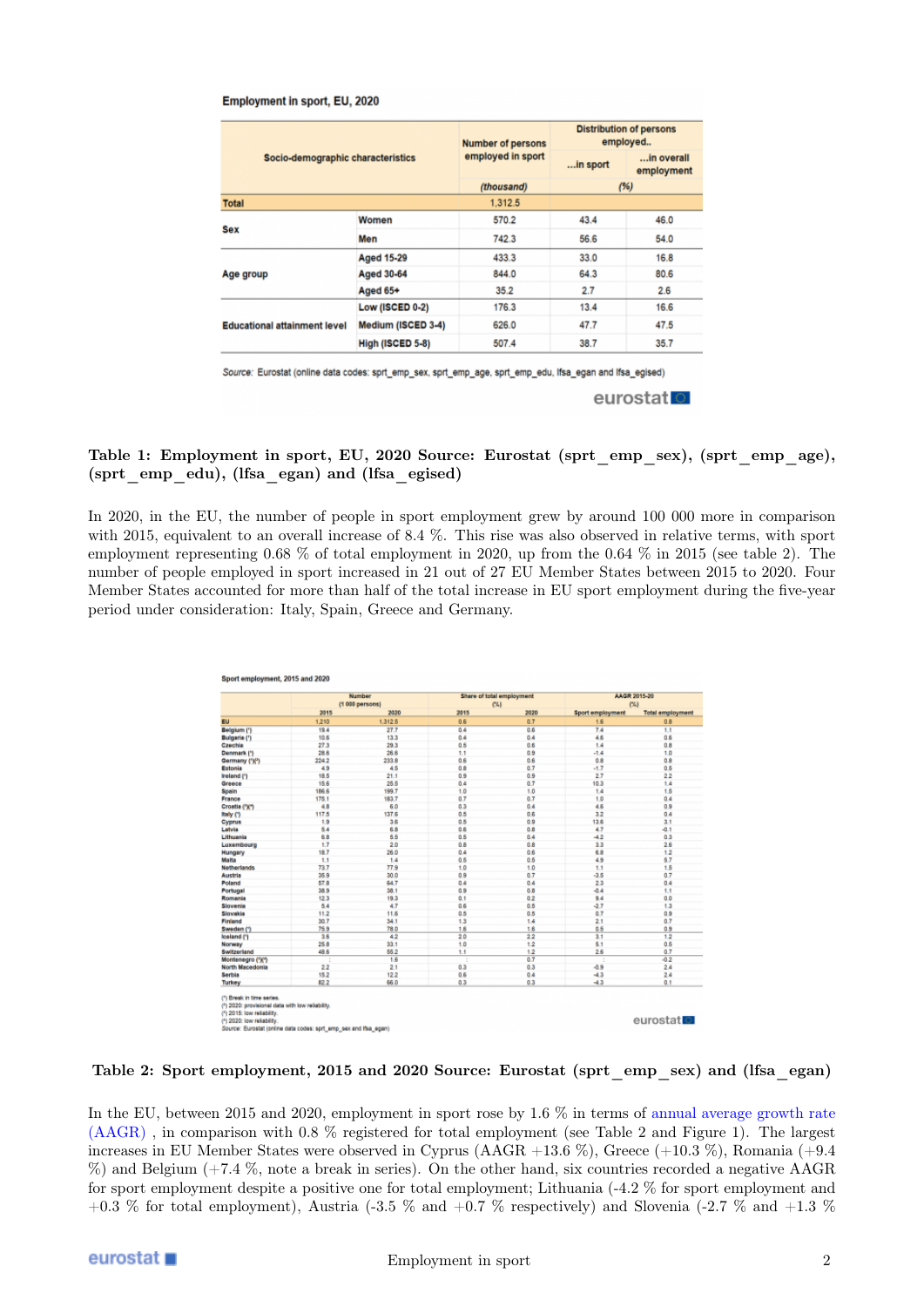respectively) were the EU Member States with the biggest decreases in terms of sport employment AAGR.



#### Figure 1: Average annual growth rates in sport employment and in total employment, 2015–20 (%) Source: Eurostat (sprt\_emp\_sex) and (lfsa\_egan)

Compared with 2019, in 2020 (with the Covid-19 pandemic), sport employment in the EU decreased by 54 000 persons. It was a fall of 4 %. For comparison, the decrease in total employment at that time amounted to 1.3 %. The decrease in sport employment has been influenced by gender and it accounted almost entirely for women, who dropped by over 52 000 persons compared to 2019 (-8.4 %), compared to only 1 900 men workers less than in 2019 (-0.3 %) - see Figure 2.



#### Figure 2: Evolution of sport employment by sex in the EU, 2015-20 Source: Eurostat (sprt\_emp\_sex)

# **Employment in sport as a share of total employment**

In 2020, employment in sport represented 0.7 % of total EU employment, ranging from 0.2 % in Romania to 1.6 % in Sweden, noting also 2.2 % in Iceland (see Figure 3). For the majority of EU Member States, these shares did not reach the 1 % threshold; in addition to Sweden, only in Finland, Spain and the Netherlands sport employment recorded at least 1 % of total employment. Jobs in sport account for a relatively small share of total employment, but their contribution has increased in 15 of the 27 EU Member States during the 2015-2020 period.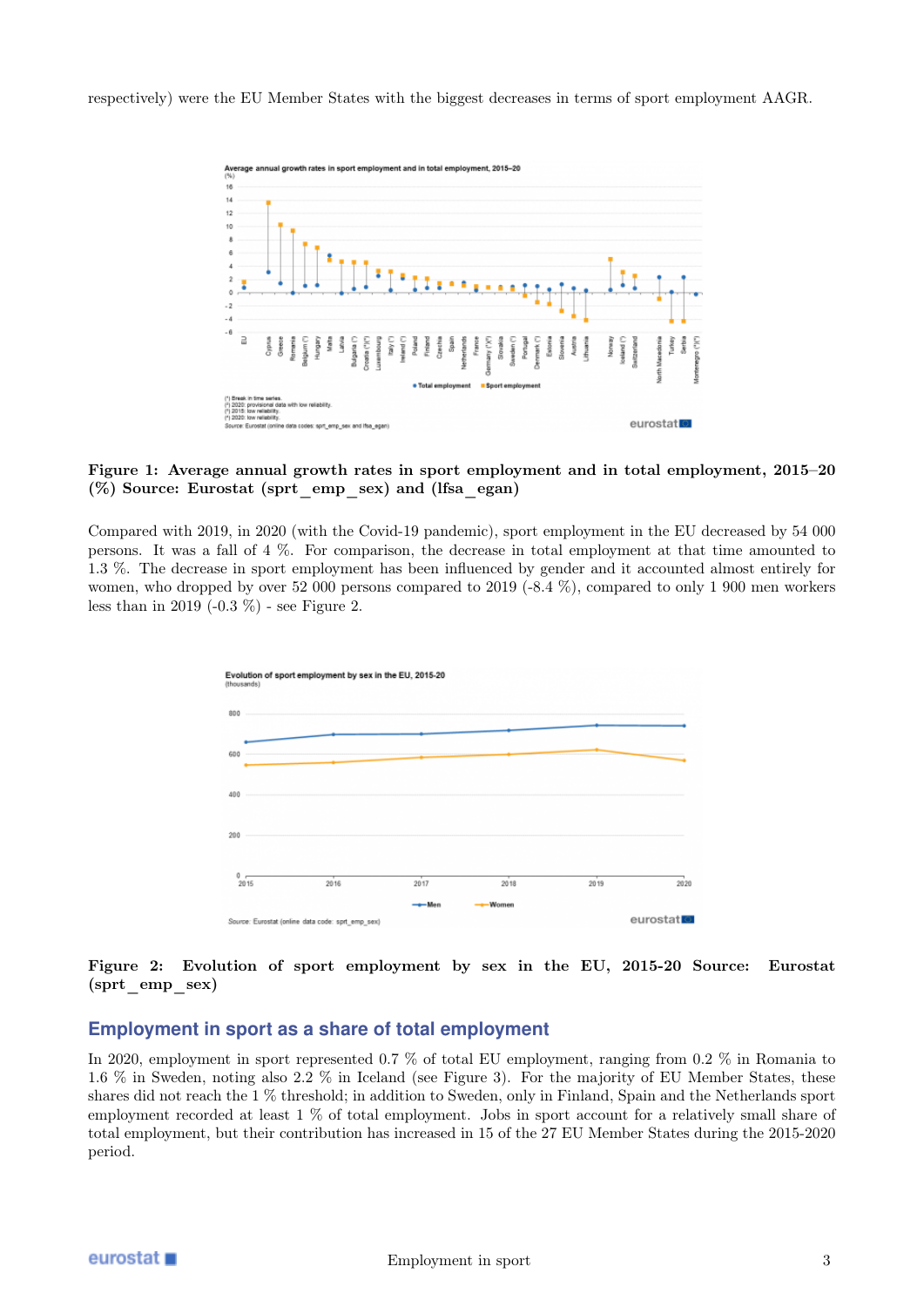

Figure 3: Sport employment as a share of total employment, 2015 and 2020 (% of total employment) Source: Eurostat (sprt\_emp\_sex)

# **Men outnumber women in sport employment**

In 2020, men accounted for 57 % of sport employment in the EU (see Figure 4), reflecting the structure of the total employed population. In a majority of EU Member States, fewer women than men were employed in sport, with the highest differences (where at least two thirds of employed people were men) observed in Croatia (73 %), Slovakia (71 %) and Bulgaria (67 %). On the other hand, more women than men worked in sport in Lithuania (60 % of women), Sweden (56 %), Finland (55 %) and the Netherlands (51 %).



Figure 4: Sport employment, by sex, 2020 (%) Source: Eurostat (sprt\_emp\_sex)

# **33 % of workers in sport employment are aged 15–29**

Compared with the age structure of the total employed population (see Figure 5), it is noticeable that young people accounted for a relatively large share in sport employment: in 2020, around one third of people employed in sport in the EU were aged 15–29. This is almost twice as much as the contribution of this age range to the total employment (17 %). In all countries for which data are available, the proportion of young people in sport employment outnumbered this share recorded in total employment. The difference was particularly significant in Spain and Slovakia, where the percentage of young people employed in sport was 2.6 times higher than the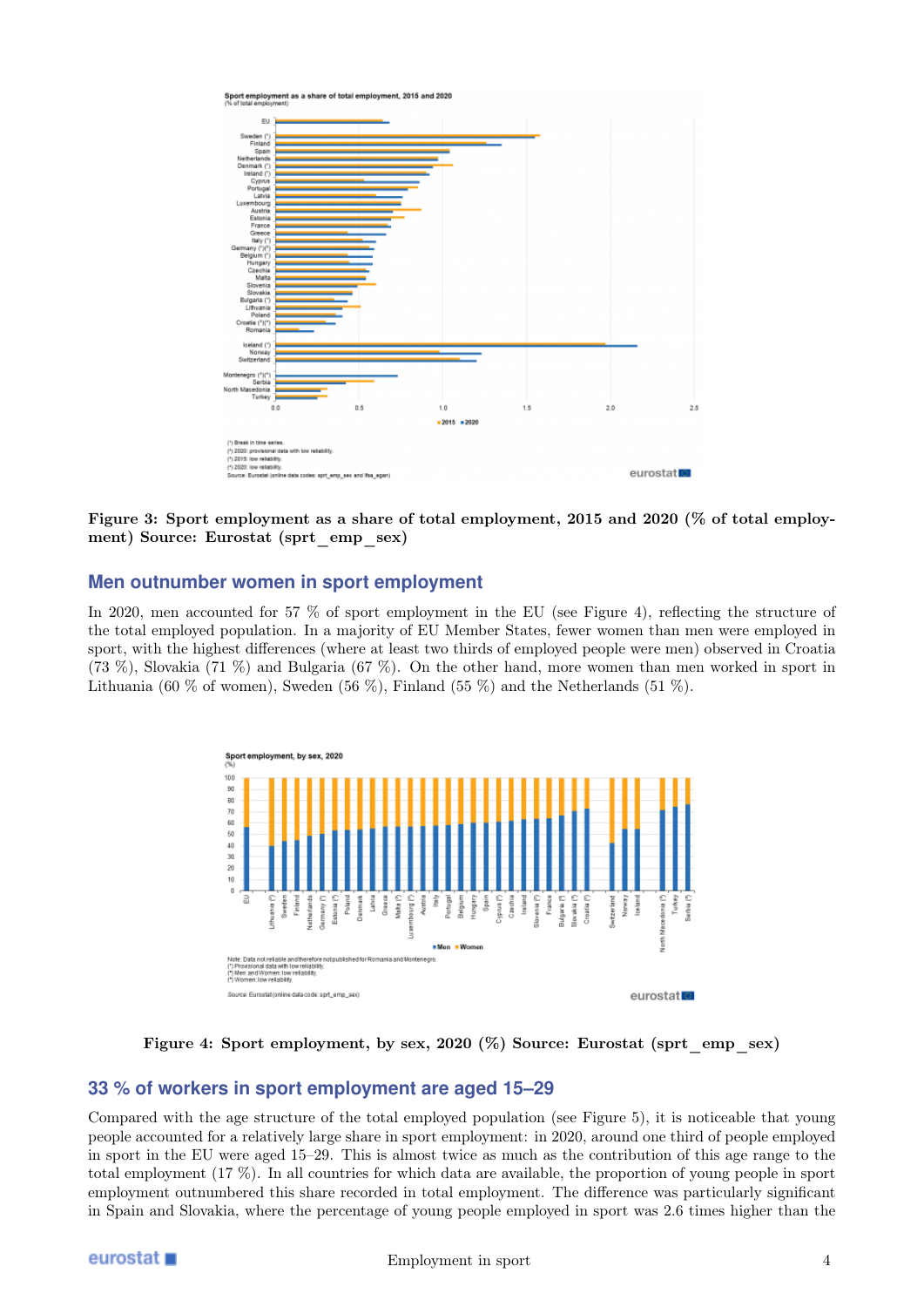share of young people in total employment, as well as in Greece (2.5 times higher) and in Bulgaria, Denmark, Italy, Hungary and Slovenia (2.4 times higher). Six Member States recorded at least 40 % of young people employed in sport: Denmark (56 %), Finland (45 %), Sweden and the Netherlands (both 42 %), Slovakia (41 %) and Hungary (40 %). At the other end, only five countries had less than 30 % of young workers in sport, with the lowest share observed in Czechia (25 %).



Figure 5: Share of people aged 15–29 in sport employment and in total employment, 2020 (%) Source: Eurostat (sprt\_emp\_age) and (lfsa\_egan)

Between 2015 and 2020, in the EU, the percentage of young people employed in sport has slightly decreased (by one p.p.) - from 34 % to 33 % (see Figure 6). Among the EU Member States with reliable data, ten countries recorded an increase of the percentage of young people in sport employment between both years, three remained at the same level and additional nine countries recorded a decrease. Slovakia had the largest increase of 16 p.p., followed by Croatia  $(+ 14 \text{ p.p.})$ . Cyprus recorded the largest decrease - by 17 p.p..



#### Figure 6: Share of people aged 15–29 in sport employment, 2015 and 2020 (%) Source: Eurostat (sprt\_emp\_age)

## **Almost 40 % of people employed in sport completed tertiary education**

Considering the educational background of persons employed in sport in the EU in 2020, 39 % had completed tertiary education (see Figure 7). This figure was slightly higher than the share of tertiary graduates in total employment (36 %). In six EU Member States, at least half of those working in sport were tertiary graduates: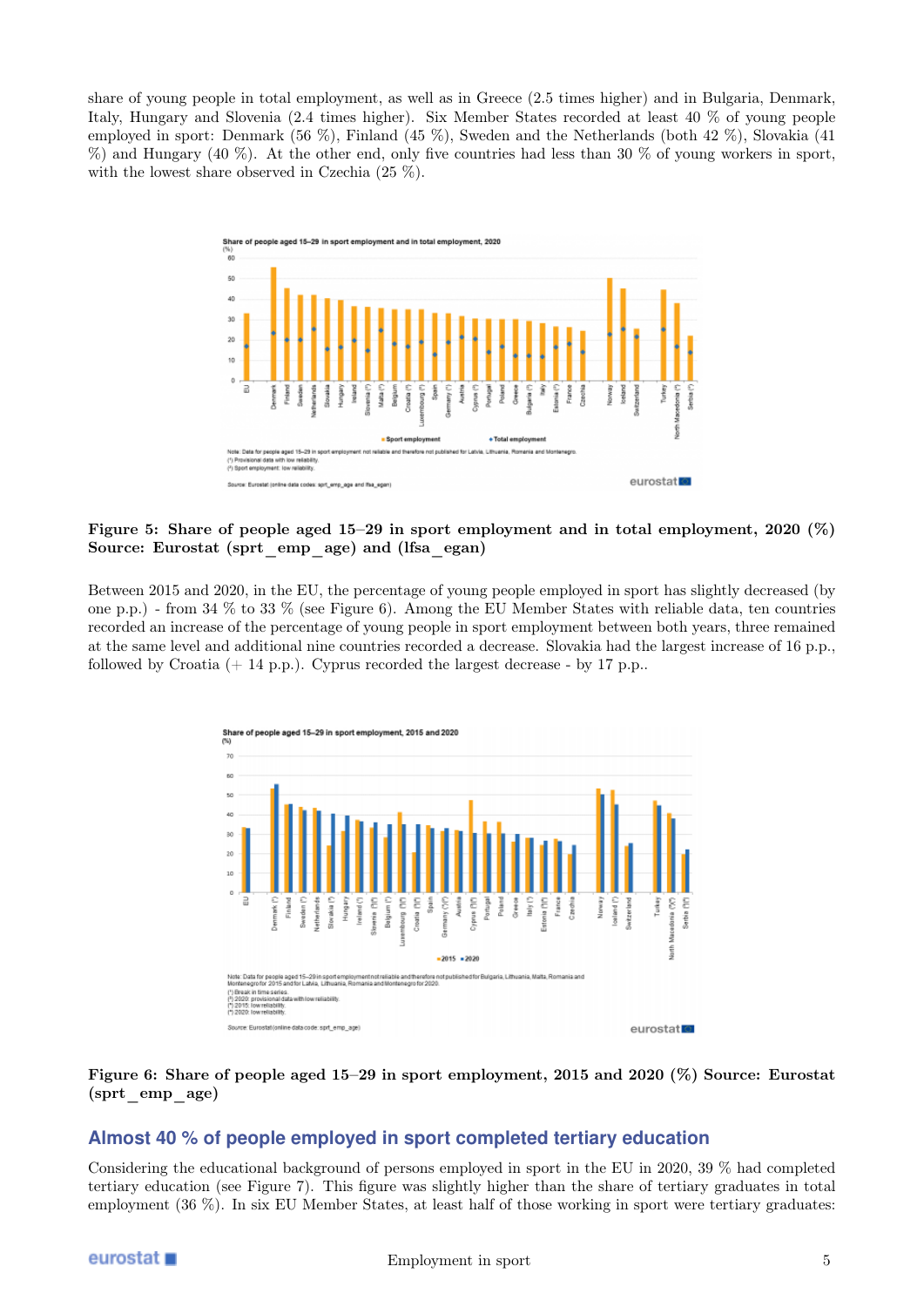in Greece (64 %), Cyprus (61 %), Lithuania (58 %), Latvia (56 %), Spain (54 %) and Bulgaria (50 %). Out of the 25 EU Member States with reliable data, 12 registered a share of tertiary education graduates lower below the EU average (39 %), with the lowest percentages observed in Czechia (20 %) and Denmark (24 %).

In 2020, in comparison with total employment, Romania had the highest proportion of sport workers with a tertiary education (ratio of 1.8), followed by Greece (1.7) and Portugal (1.6). On the other hand, in 13 EU Member States, the share of tertiary graduates in sport employment was lower than that in total employment.



Figure 7: Share of people with tertiary education, in sport employment and in total employment, 2020 (%) Source: Eurostat (sprt\_emp\_edu) and (lfsa\_egised)

Between 2015 and 2020 (see Figure 8), the percentage of tertiary education graduates employed in sport rose in the EU as a whole - from 36 % in 2015 to 39 % in 2020. The same trend was observed in 15 out of 23 Member States for which data are sufficiently reliable for both years. In the period 2015–2020, the largest increases in the share of people with tertiary education in sport employment were recorded for Latvia (17 p.p.) and Cyprus (14 p.p.). In turn, for Estonia, Czechia and Lithuania, the share of people with tertiary education employed in sport decreased during this period by at least 10 p.p..



Figure 8: Share of people with tertiary education, in sport employment, 2015 and 2020 (%) Source: Eurostat (sprt\_emp\_edu)

# **Source data for tables and graphs**

• Employment in sport: tables and figures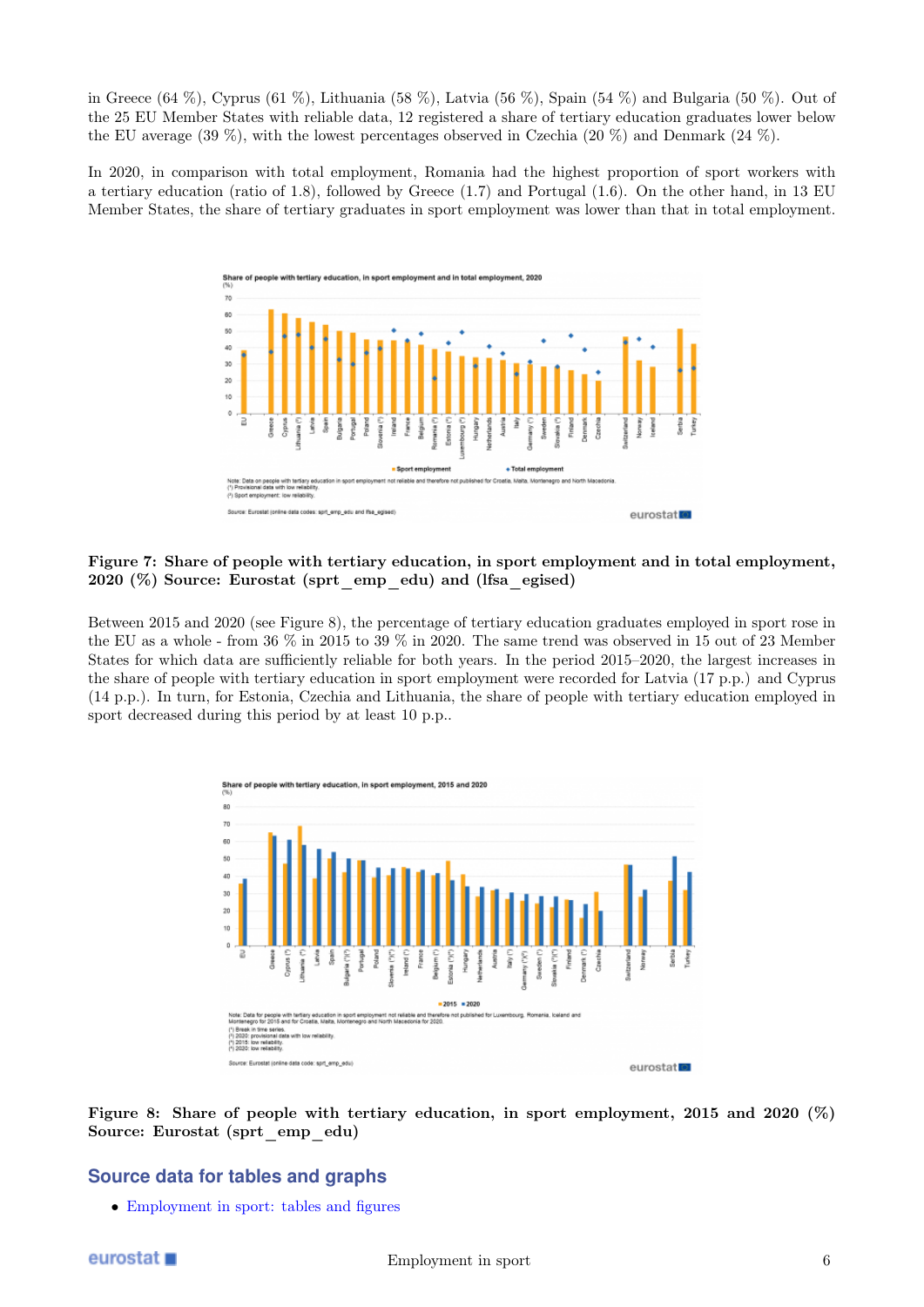# **Data sources**

As no Eurostat data collection is devoted specifically to sport, sport statistics are derived from already existing EU surveys. Sport employment statistics are derived from the results of the European Labour Force Survey (EU-LFS) — the main source of information on the situation of the EU labour market and employment trends.

The purpose of these statistics is to throw light on the contribution sport makes to overall employment and on the main characteristics of sport employment (using variables such as age, sex or educational attainment).

#### Methodology/Metadata

Employment in sport is measured using the central statistical definition from the 'Vilnius definition' of sport, covering the core sporting activities coded under NACE Rev.2 class 93.1 — Sports activities.

The dimension of occupation has also been introduced within the scope of sport employment. The methodology used is very similar to that used to estimate cultural employment; all jobs in a NACE economic sector and jobs in a sport occupation ( ISCO , 'International Standard Classification of Occupations') outside the NACE sport sector are considered simultaneously.

Concretely, all workers recorded in NACE rev.2 code 93.1 (Sports activities) and/or ISCO-08 code 342 (Sports and fitness workers) fall within the scope of this definition of sport. In other words, employment in sport includes the working population employed:

- in a sport-related occupation in the sports sector (ISCO 342\*NACE 93.1), e.g. professional athletes, professional coaches in fitness centres, etc.;
- in a non-sport occupation in the sports sector (NACE 93.1), e.g. receptionists in fitness centres;
- in a sport-related job (ISCO 342) outside the sports sector, e.g. school sport instructors.

#### NACE Rev.2 code 93.1 includes:

- the activities of sports teams or clubs whose primary activity is participating in live sports events before a paying audience;
- independent athletes who take part in live sporting or racing events before a paying audience;
- owners of vehicles or animals that take part in races (such as cars, dogs or horses) who are primarily engaged in entering them in racing or other spectator sports events;
- sports trainers providing specialised services to support participants in sporting events or competitions;
- operators of arenas and stadiums;
- other activities of organising, promoting or managing sports events, n.e.c.

ISCO-08 code 342 includes sports and fitness workers (athletes, players, coaches, instructors and officials, fitness and recreation instructors and programme leaders).

It is important to bear in mind that the employment figures presented here are person counts, not full-time equivalents. In other words, they include all paid workers in sport-related jobs, regardless of their work pattern (full-time or part-time).

## **Context**

Sport is part of the wider EU policy agenda, which includes achieving the EU's social and economic goals. Since 2011, the Commission and EU countries have worked together on the basis of multiannual work programmes agreed by the Council ( EU Work Plan for Sport 2011–2014 ; EU Work Plan for Sport for 2014–2017 ; EU Work Plan for Sport for 2017–2020 ; EU Work plan for Sport for 2021–2024 ) which set priorities and define the principles underpinning cooperation.

A number of expert groups have been set up to achieve concrete results. Among them, the Expert Group 'Sport and economics' (XG ECO) and the Expert Group on Health-Enhancing Physical Activity (XG HEPA) play